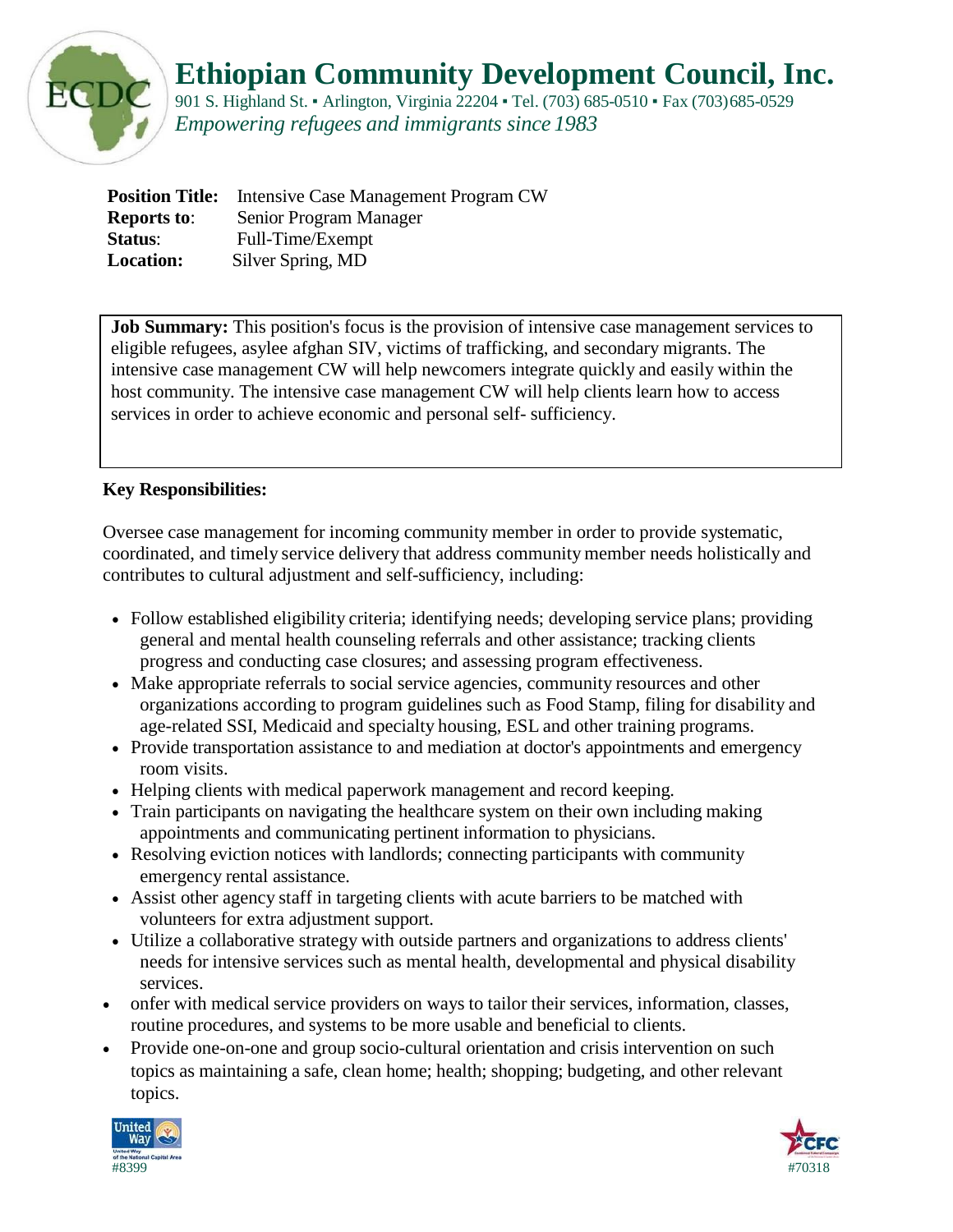# **Ethiopian Community Development Council, Inc.**

901 S. Highland St. • Arlington, Virginia 22204 • Tel. (703) 685-0510 • Fax (703) 685-0529 *Empowering refugees and immigrants since 1983*

- Provide (access to) interpretation and translation services in refugee languages.
- Document each community member's case through agency forms and case notes, indicating all contacts made with and on behalf of community members, in order to provide internal and external evaluations of program accomplishments.
- Conduct home visits and provide assessment of client's current living situation. Document
- more usable and beneficial to clients.
- findings in client's case files**.**

ECI

• Perform other tasks as assigned by supervisor

### **Education, Experience, Knowledge, Skills and Abilities**

- Bachelor's degree (B.A.) in social work, international development, or related field; or one to two years of related training and experience.
- Fluency in language spoken by refugee population preferred.
- Self-directed, motivated, and able to handle multiple projects simultaneously.
- Knowledge of public benefits system in Maryland: TCA, Medicaid, Food stamps, SSI, and subsidized housing.
- Previous experience interacting with refugees and general knowledge of resettlement practices in the U.S.
- Strong written communication skills, ability to write reports and to make presentations.
- Highly organized, detail-orientated and extensive documentation skills required.
- Cross cultural sensitivity and knowledge with the ability and desire to work with people of other cultures.
- Maintains punctuality for work, appointments and report dates.
- Must work well in a team setting.
- Possess a valid driver's license and access to own transportation
- Required computer skills: Word, Excel, Internet, Gmail, Outlook. Comfortable utilizing new programs and databases.
- Background check and clean driving record.

**Licenses/Certifications:** Must have a driver's license and good driving record.

### **Physical Demands**

- Moderate physical activity, which includes standing, sitting, lifting and/or walking.
- Ability to see within normal parameters.
- Ability to hear within normal parameters.
- Requires local travel to meetings.
- Ability to maintain emotional control under stress.

**Environmental Factors:** Work is primarily indoors in a climate-controlled building.

**Contact with Others:** Position involves regular contact with resettlement network affiliates; local, state, and federal government agency employees, private sector organizations, ECDC/ACC staff and community members.